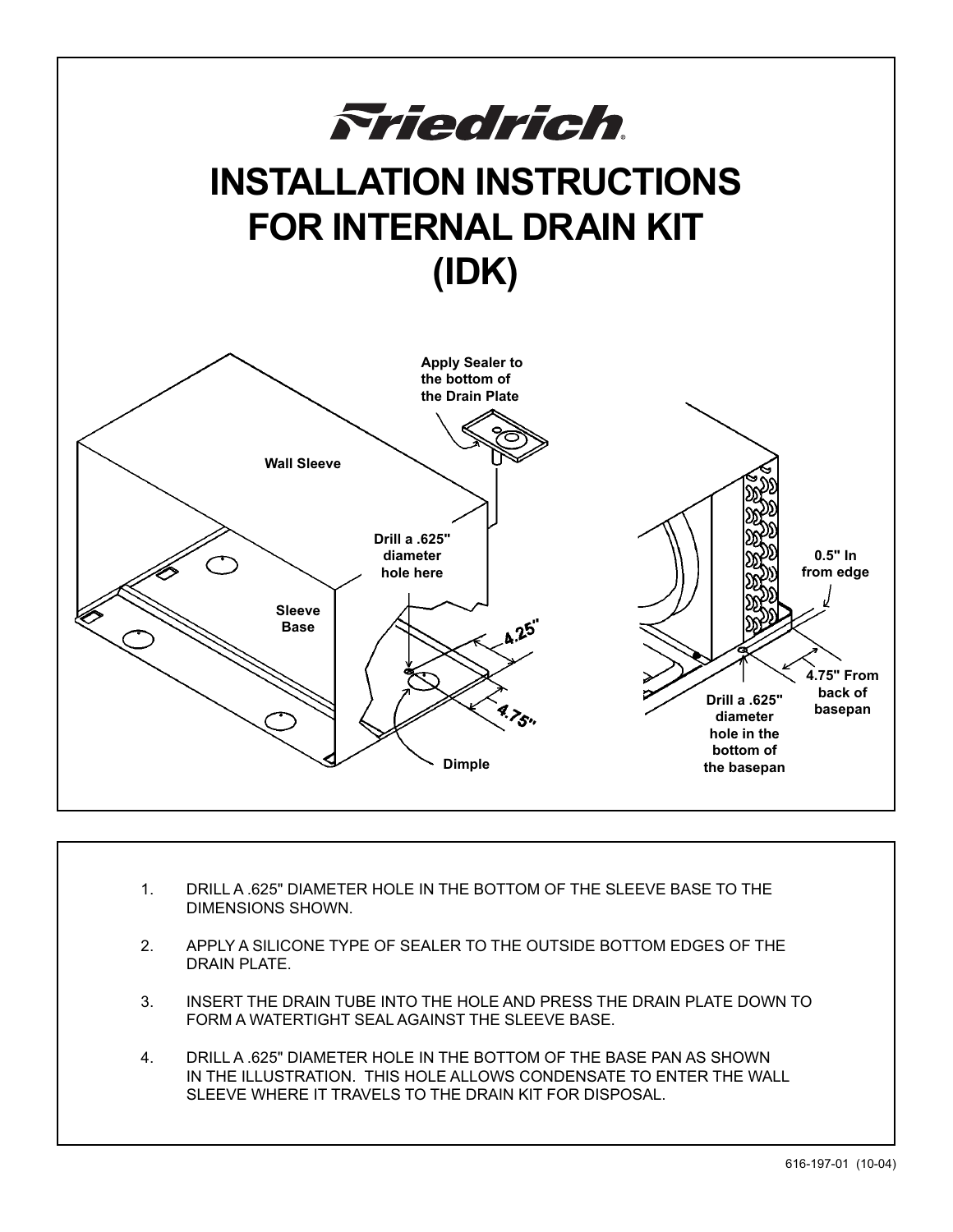

- 1. TALADRE UN HUECO DE .625" EN LA BASE DEL GABINETE, A LAS DISTANCIAS INDICADAS.
- 2. APLIQUE UN SELLADOR DEL TIPO DE LOS DE SILICONA AL EXTREMO DE LOS BORDES INFERIORES DEL DESAGÜE.
- 3. INSERTE EL TUBO DE DRENAJE DENTRO DEL HUECO Y PRESIONE EL DESAGÜE HACIA ABAJO PARA QUE SELLE BIEN CONLA BASE DEL GABINETE, EVITANDO LAS FILTRACIONES DE AGUA.
- 4. TALDRE UN HUECO DE .625" EN LA BASE DEL CHASIS TAL COMO SE MUESTRA ARRIBA. ESTE HUECO PERMITE QUE LA CONDENSACION VAYA A LA BASE DEL GABINETE DONDE SE EVACUA A TRAVES DEL KIT DE DESAGÜE.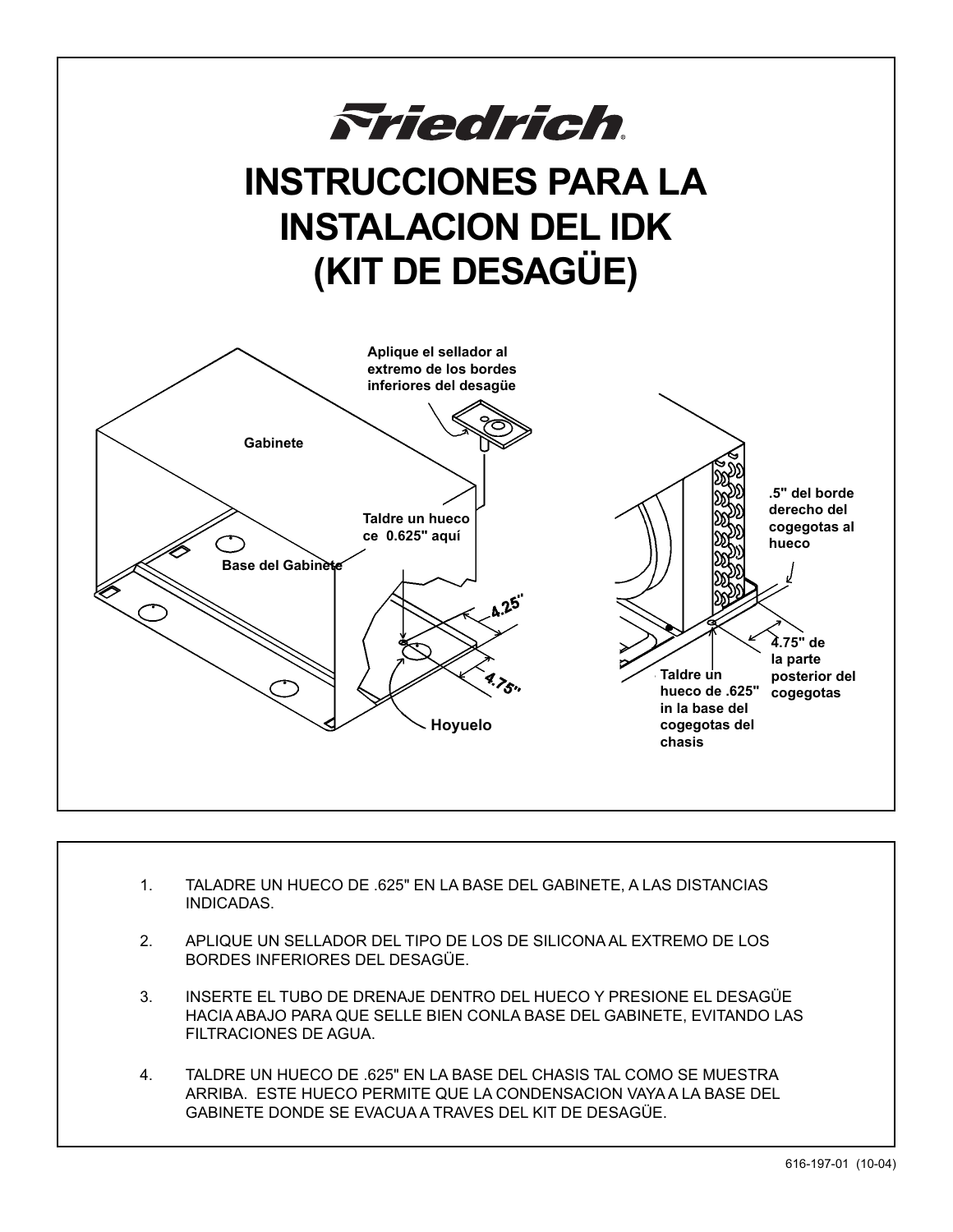

- 1. PERCER UN TROU DE 0.625" POUCES AU FOND DU PLATEAU DE L'ENVELOPPE COMME MONTRÉ DANS L'ILLUSTRATION.
- 2. APPLIQUER DU MASTIC AUX SILICONES SUR LES BORDS EXTERNES DU PLATEAU D'ÉVACUATION.
- 3. INSÉRER LE TUBE D'ÉVACUATION DANS LE TROU ET APPUYER SUR LE PLATEAU D'ÉVACUATION POUR AVOIR UN JOINT ÉTANCHE À L'EAU.
- 4. PERCER UN TROU DE 0.625" POUCES AU FOND DU PLATEAU COMME MONTRÉ DANS D'ILLUSTRATION. CE TROU PERMET QUE LA CONDENSATION RENTRE DANS L'ENVELOPPE OÙ ELLE S'ÉVACUE À TRAVERS DU KIT D'ÉVACUATION.